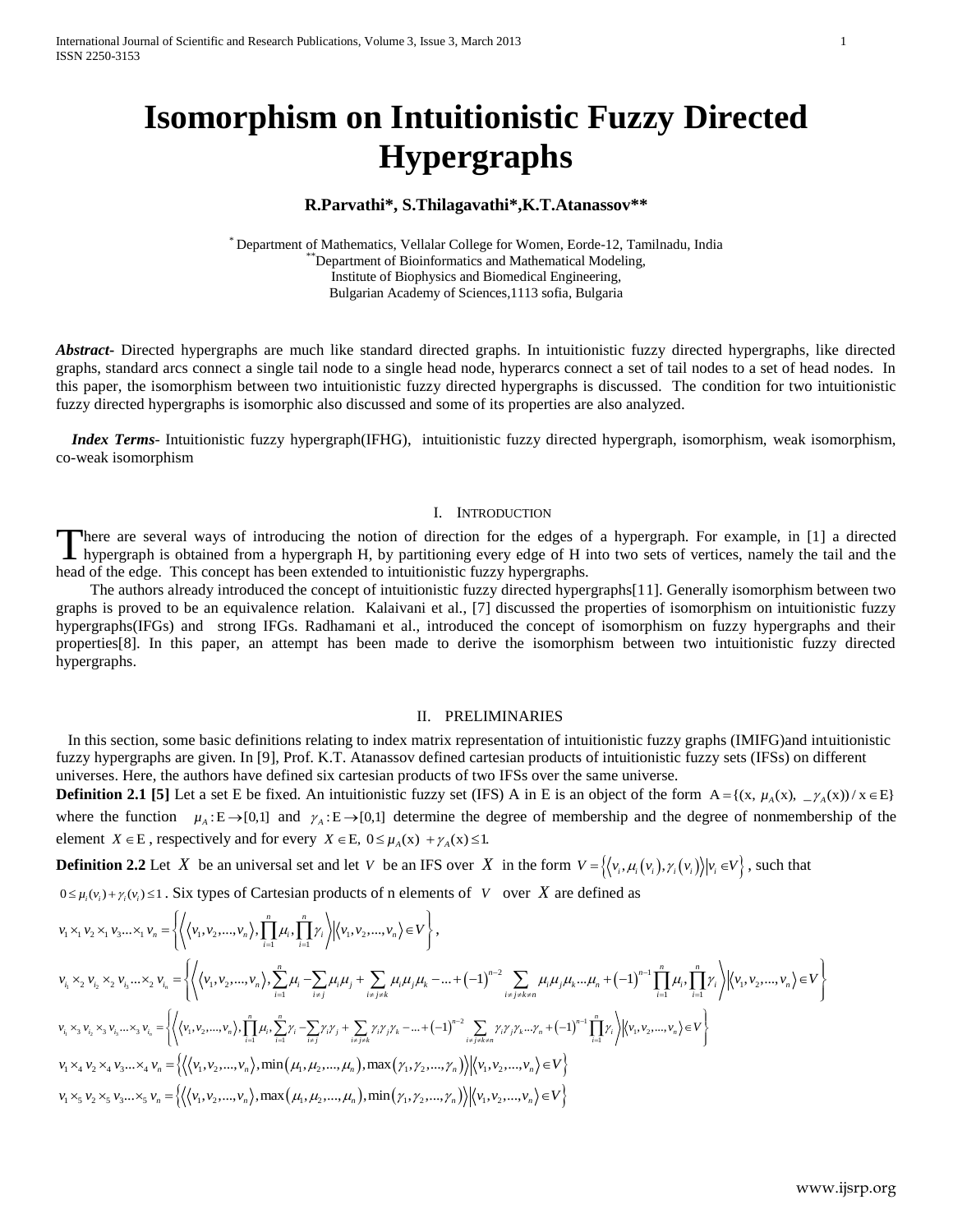International Journal of Scientific and Research Publications, Volume 3, Issue 3, March 2013 2 ISSN 2250-3153

ISSN 2250-3153  
\n
$$
v_1 \times_6 v_2 \times_6 v_3 ... \times_6 v_n = \left\{ \left\langle \left\langle v_1, v_2, ..., v_n \right\rangle, \frac{\sum_{i=1}^n \mu_i}{n}, \frac{\sum_{i=1}^n \gamma_i}{n} \right\rangle \middle| \left\langle v_1, v_2, ..., v_n \right\rangle \in V \right\}
$$

It must be noted that  $v_i \times v_j$  is an IFS, where,  $t = 1, 2, 3, 4, 5, 6$ 

**Definition 2.3** An intuitionistic fuzzy hypergraph *H* is an ordered pair  $H\text{=}\langle V,\,E\rangle$  where

- (i)  $V = \{v_1, v_2, ..., v_n\}$ , a finite set of vertices
- 

(ii) 
$$
E = \{E_1, E_2, \ldots, E_n\}
$$
, a family of intuitionistic fuzzy subsets of  $V$ 

\n(iii)  $(i) E_j = \left\{ (v_i, \mu_j(v_i), \gamma_j(v_i)) : \mu_j(v_i), \gamma_j(v_i) \ge 0 \text{ and } 0 \le \mu_j(v_i) + \gamma_j(v_i) \le 1 \right\}, j = 1, 2, \ldots, m$ 

\n(ii)  $E_j \subseteq V \times V$  where  $\mu_j : V \times V \to [0, 1]$  and  $\gamma_j : V \times V \to [0, 1]$  are such that  $\mu_{ij} \le \mu_i \square \mu_j$ 

\n $\gamma \le \gamma \square \gamma$ 

$$
\gamma_{ij} \leq \gamma_i \sqcup \gamma_j
$$
  
And 
$$
0 \leq \mu_{ij} + \gamma_{ij} \leq 1
$$

Where  $\mu_{ij}$  and  $\gamma_{ij}$  are the membership and nonmembership values of the edge  $(v_i, v_j)$ ; the values of  $\mu_i \Box \mu_j$  and  $\gamma_i \Box \gamma_j$  can be determined by one of the Cartesian products  $\times_i$ ,  $t = 1,2,3,4,5,6$  for all i and j given in definition 2.2.

- (iv)  $E_j \neq \phi, j = 1,2,...,m$
- (v)  $\bigcup_j \text{supp}(E_j) = V, j = 1, 2, ..., m$

Here the edges  $E_j$  are IFSs.  $\mu_j(x_i)$  and  $\gamma_j(x_i)$  denote the degree of membership and non-membership of the vertex  $v_i$  to edge  $E_j$ . Thus, the elements of the incidence matrix of IFHG are of the form  $(a_{ij}, \mu_j(v_i), \gamma_j(v_i))$ . The sets  $(V, E)$  are crisp sets.

# **Notations**

- 1. Hereafter,  $\langle \mu(v_i), \gamma(v_i) \rangle$  or simply  $\langle \mu_i, \gamma_i \rangle$  denotes the degrees of membership and nonmembership of the vertex  $v_i \in V$ , such that  $0 \leq \mu_i + \gamma_i \leq 1$
- 2.  $\langle \mu(v_{ij}), \gamma(v_{ij}) \rangle$  or simply  $\langle \mu_{ij}, \gamma_{ij} \rangle$  denotes the degrees of membership and nonmembership of the edge  $(v_i, v_j) \in V \times V$ , such that  $0 \leq \mu_{ij} + \gamma_{ij} \leq 1$

### **Note**

If  $\mu_{ij} = \gamma_{ij} = 0$ , for some *i* and *j*, then there is no edge between  $\nu_i$  and  $\nu_j$ , it is indexed by  $\langle 0,1 \rangle$ . Otherwise there exist an edge between  $v_i$  and  $v_j$ .

### III. INTUITIONISTIC FUZZY DIRECTED HYPERGRAPHS

In this section, isomorphism, between two intuitionistic fuzzy directed hypergraphs has been disscussed.

**Definition 3.1** An intuitionistic fuzzy directed hypergraph(IFDHG) H is a pair  $\langle V, E \rangle$  where V is a non empty set of vertices and E is a set of intuitionistic fuzzy hyperarcs; an intuitionistic fuzzy hyperarc  $e \in E$  is defined as a pair  $(T(e), h(e))$ , where  $T(e) \subset V$ , with  $T(e) \neq \emptyset$ , is its tail, and  $h(e) \in N - T(e)$  is its head. A vertex s is said to be a source vertex in *H* if  $h(e) \neq s$ , for every  $e \in E$ . A vertex d is said to be a destination vertex in H if  $d \neq T(e)$ , for every  $e \in E$ .

**Definition 3.2** Let  $E = (E^-, E^+)$  be a hyperarc in an IFDHG. Then the vertex sets  $E^-$  and  $E^+$  are called the in-set and the out-set of the hyperarc  $E$ , respectively. The sets  $E^-$  and  $E^+$  need not be disjoint. The hyperarc  $E$  is said to be join of the vertices of  $E^-$  and the vertices of  $E^+$ .

Furthermore, the vertices of  $E^-$  are incident to the hyperarc  $E$  and the vertices of  $E^+$  are incident from  $E$ . The vertices of  $E^-$  are adjacent to the vertices of  $E^+$ , and the vertices of  $E^+$  are adjacent from the vertices of  $E^-$ .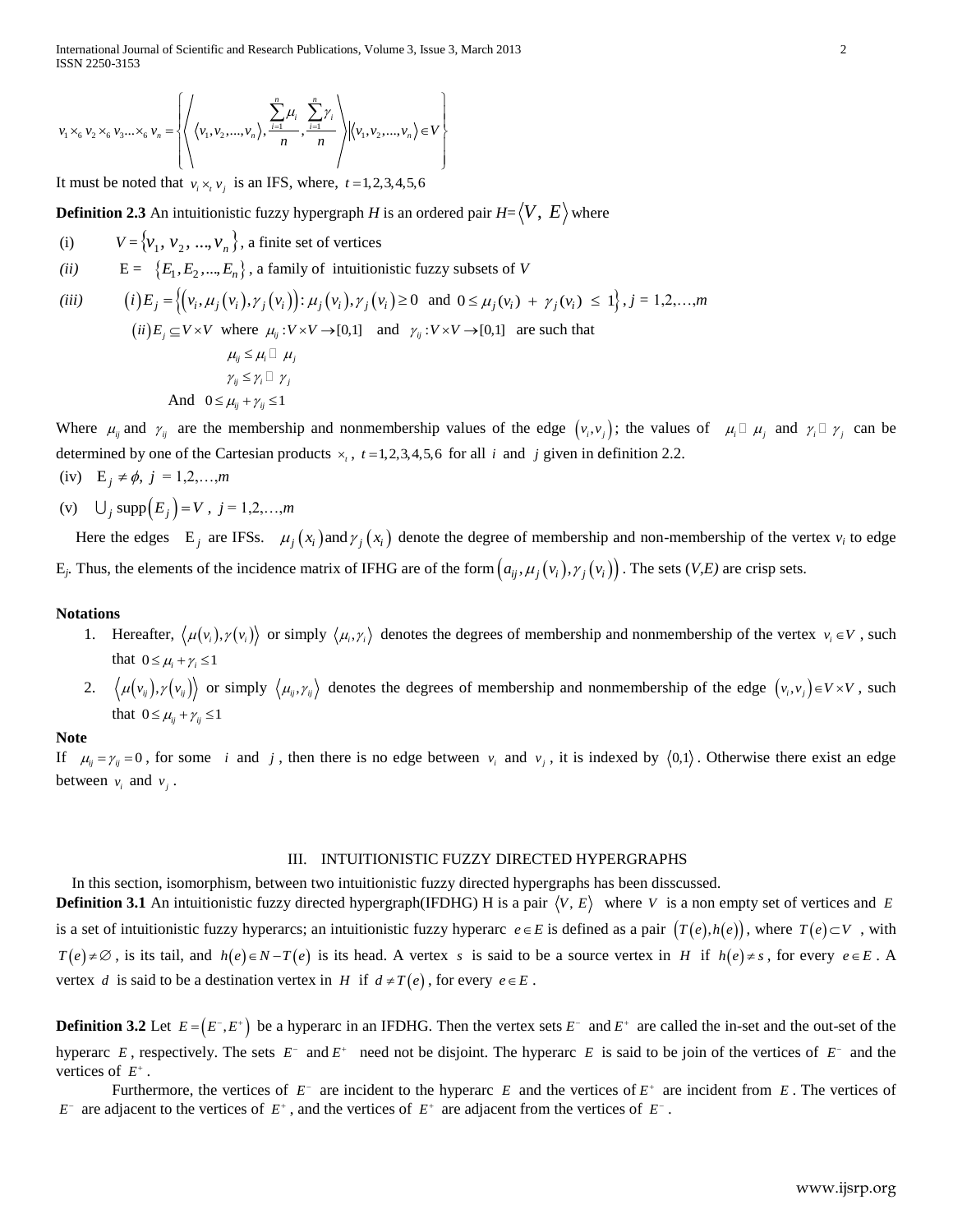**Definition 3.3** The order of an IFDHG  $H = \langle V, E \rangle$  is defined to be  $O(H) = \big(O_\mu(H), O_\gamma(H)\big)$  where  $O_\mu(H) = \sum \mu_i(v_i)$  $O_{\mu}(H) = \sum_{v_i \in V} \mu_i(v_i) O_{\gamma}(H) = \sum_{v_i \in V} \gamma_i(v_i)$ **Definition 3.4** The size of an IFDHG is defined to be  $S(H) = (S_{\mu}(H), S_{\nu}(H))$  where

$$
S_{\mu}(H) = \sum_{v_i, v_j \in V} \mu_{ij}(v_i, v_j) S_{\gamma}(H) = \sum_{v_i, v_j \in V} \gamma_{ij}(v_i, v_j)
$$

**Definition 3.5** The in-degree of v is the number of hyperarcs that contain v in their out-set, and is denoted  $d_{\mu}^-(v)$ . Similarly, the outdegree of v is the number of hyperarcs that contain v in their in-set, and is denoted by  $d^{\dagger}_H(v)$ .

**Definition 3.6** Consider the two IFDHGs  $G = \langle V, E \rangle$  and  $G' = \langle V', E' \rangle$ . An isomorphism between two IFDHGs G and G', denoted by  $G \cong G'$ , is a bijective map  $I: V \to V'$  which satisfies

(i) 
$$
\mu_i(v_i) = \mu'_i(I(v_i)); \gamma_i(v_i) = \gamma'_i(I(v_i))
$$
 for every  $v_i \in V$   
\n(ii)  $\mu_{ij}(v_i, v_j) = \mu'_{ij}(I(v_i), I(v_j)); \gamma_{ij}(v_i, v_j) = \gamma'_{ij}(I(v_i), I(v_j))$  for every  $v_i, v_j \in V$ 

**Definition 3.7** A homomorphism between two IFDHGs  $G = \langle V, E \rangle$  and  $G' = \langle V', E' \rangle$ , is defined as  $H: V \to V'$  is a map which satisfies (i)  $\mu_i(v_i) \leq \mu'_i(H(v_i))$ ;  $\gamma_i(v_i) \geq \gamma'_i(H(v_i))$  for every  $v_i \in V$ 

(i)  $\mu_i(v_i) \leq \mu'_i(H(v_i))$ ;  $\gamma_i(v_i) \geq \gamma'_i(H(v_i))$  for every  $v_i \in V$ <br>(ii)  $\mu_{ij}(v_i, v_j) \leq \mu_{ij}'(H(v_i), H(v_j))$ ;  $\gamma_{ij}(v_i, v_j) \geq \gamma_{ij}'(H(v_i), H(v_j))$  for every  $v_i, v_j \in V$ 

**Definition 3.8** A weak isomorphism between two IFDHGs  $G = \langle V, E \rangle$  and  $G' = \langle V', E' \rangle$  is defined as  $I: V \rightarrow V'$  is a bijective homomorphism that satisfies

$$
\mu_i(v_i) = \mu'_i(I(v_i)); \gamma_i(v_i) = \gamma'_i(I(v_i))
$$
 for every  $v_i \in V$ 

**Definition 3.9** A co-weak isomorphism between two IFDHGs  $G = \langle V, E \rangle$  and  $G' = \langle V', E' \rangle$  is defined as  $I: V \rightarrow V'$  is a bijective homomorphism that satisfies

 $\mu_{ij}(v_i, v_j) = \mu_{ij} \cdot (I(v_i), I(v_j))$  and  $\gamma_{ij}(v_i, v_j) = \gamma_{ij} \cdot (I(v_i), I(v_j))$  for every  $v_i, v_j \in V$ 

### IV. SOME PROPERTIES OF ISOMORPHISM ON INTUITIONISTIC FUZZY DIRECTED HYPERGRAPHS

**Theorem 4.1** For any two isomorphic IFDHG their order and size are same. **Proof**. If  $I: G \rightarrow G'$  is an isomorphism between the IFDHGs G and G' with the underlying sets V and V' respectively, then **Proof** . If  $I: G \to G'$  is an isomorphism between the IFDHGs G and G' with the underlying sets V and V' respective  $\mu_i(v_i) = \mu'_i(I(v_i)); \gamma_i(v_i) = \gamma'_i(I(v_i))$  for every  $v_i \in V$  and  $\mu_{ij}(v_i, v_j) = \mu'_{ij}(I(v_i), I(v_j)); \gamma_{ij}(v_i, v_j) = \gamma'_{ij}(I(v_i), I(v_j$ We know that

$$
O_{\mu}(G) = \sum_{v_i \in V} \mu_i(v_i) = \sum_{v_i \in V} \mu_i'\Big(I(v_i)\Big) = O_{\mu}(G')
$$
  

$$
O_{\gamma}(G) = \sum_{v_i \in V} \gamma_i(v_i) = \sum_{v_i \in V} \gamma_i'\Big(I(v_i)\Big) = O_{\gamma}(G')
$$
  

$$
S_{\mu}(H) = \sum_{v_i, v_j \in V} \mu_{ij}(v_i, v_j) = \sum_{v_i, v_j \in V} \mu_{ij}'\Big(h(v_i), h(v_j)\Big) = S_{\mu}'(H)
$$
  

$$
S_{\gamma}(H) = \sum_{v_i, v_j \in V} \gamma_{ij}(v_i, v_j) = \sum_{v_i, v_j \in V} \gamma_{ij}'\Big(h(v_i), h(v_j)\Big) = S_{\gamma}'(H)
$$

**Corollary 4.2** Converse of the above theorem need not be true.

**Remark 4.3** If the IFDHGs are weak isomorphic then their order are same. But the IFDHGs of same order need not be weak isomorphic. The following example illustrates this.

**Example 4.4** Let  $G = \{v_1, v_2, v_3, v_4, v_5, v_6\}$  and  $G' = \{v_1', v_2', v_3', v_4', v_5', v_6'\}$  be two IFDHGs as given in Figure 1 and Figure 2 respectively.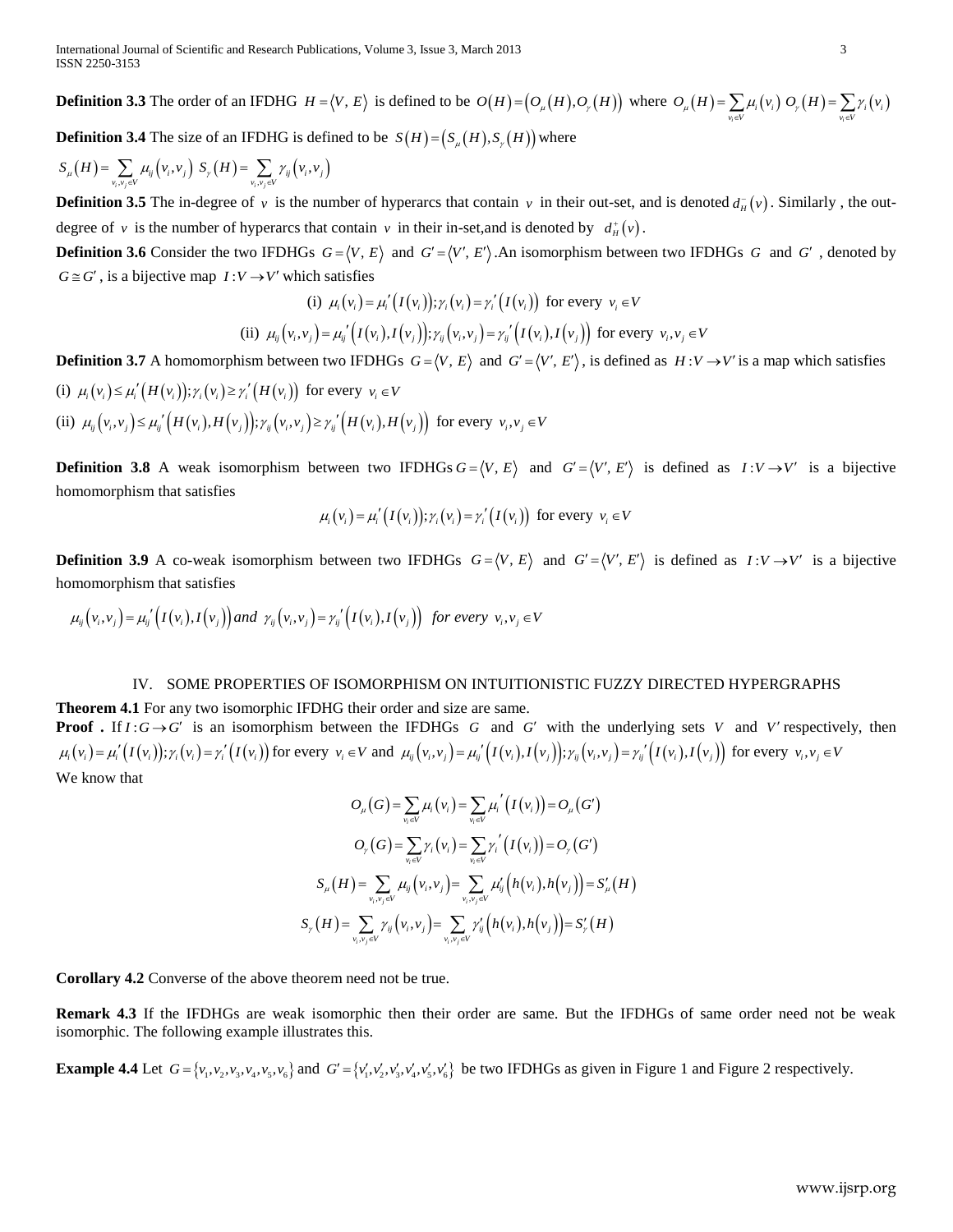

Figure 1: G



**Remark 4.5** If the IFDHGs are co-weak isomorphic, then their sizes are same. But the IFDHGs of same size need not be co-weak isomorphic.

**Theorem 4.6** If G and G' are isomorphic IFDHGs then the degrees of their vertices are preserved. **Proof.** Let  $I: V \rightarrow V'$  be an isomorphism of G and G'. By definition 3.6, we have **Proof.** Let  $I: V \to V'$  be an isomorphism of G and G'. By definition 3<br>  $\mu_{ij}(v_i, v_j) = \mu_{ij}^{\prime\prime}(I(v_i), I(v_j))$ ;  $\gamma_{ij}(v_i, v_j) = \gamma_{ij}^{\prime\prime}(I(v_i), I(v_j))$  for every  $v_i, v_j \in V$ 

*d<sub><i>u*</sub></sub>(*v<sub>i</sub>*) =  $|E_{\mu}^{+}| = d_{\mu}^{-1}I(v_{i})$   $d_{\nu}^{-}(v_{i}) = |E_{\nu}^{+}| = d_{\nu}^{-1}I(v_{i})$ <br>  $d_{\mu}^{+}(v_{i}) = |E_{\mu}^{-}| = d_{\mu}^{+1}I(v_{i})$   $d_{\nu}^{+}(v_{i}) = |E_{\nu}^{-}| = d_{\nu}^{+1}I(v_{i})$ 

**Example 4.7** Consider the two IFDHGs G and G' which preserve the degree of vertices but G and G' are not isomorphic.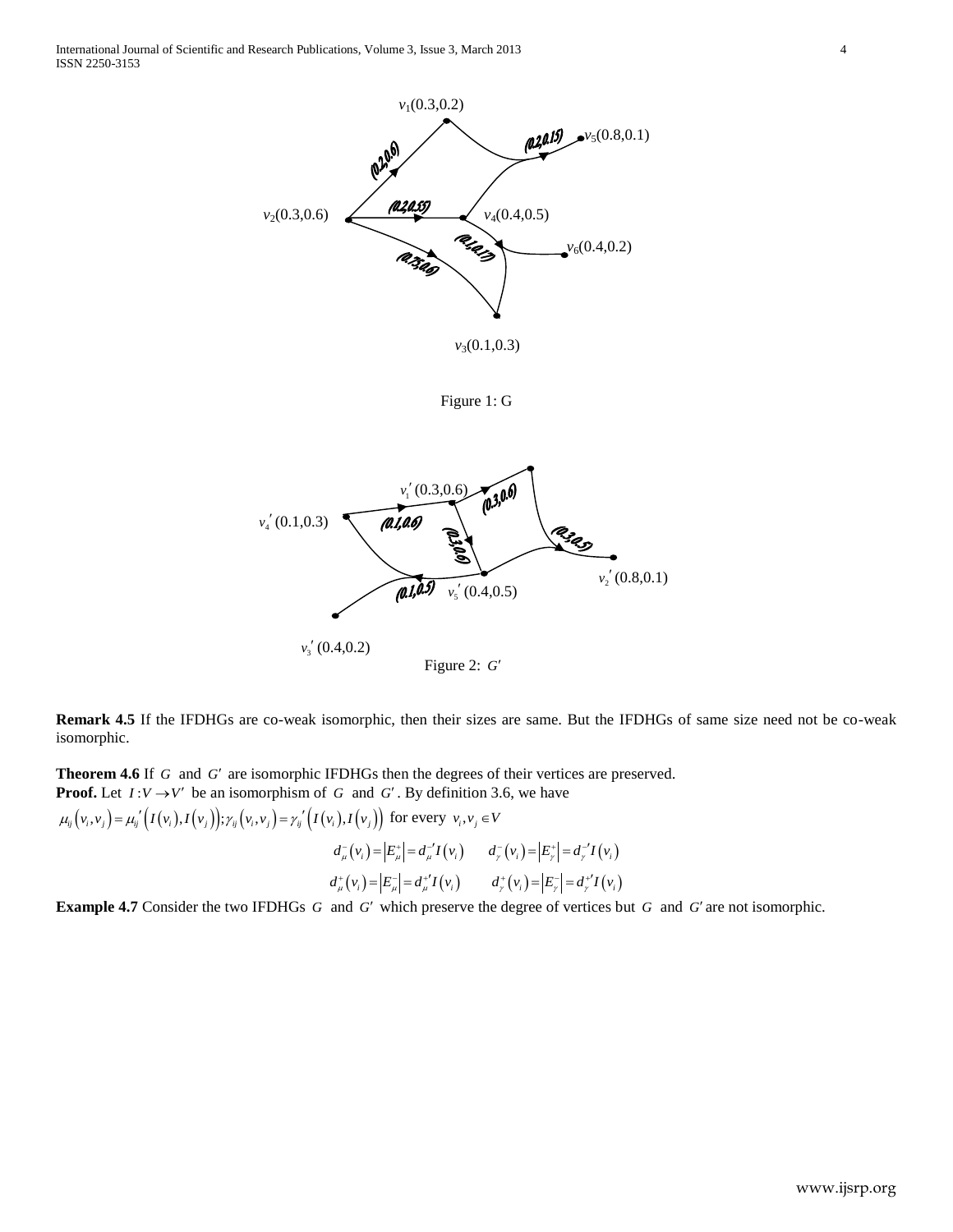

## V. ISOMORPHISM ON INTUITIONISTIC FUZZY DIRECTED HYPERGRAPHS USING INDEX MATRIX

 In this section, the index matrix representation of two isomorphisc intuitionistic fuzzy directed hypergraphs is discussed. To check isomorphism between two intuitionistic fuzzy directed hypergraphs, it is necessary to check whether (i) they have the same number of vertices, (ii) they have the same number of hyperarcs and (iii) they have the same number of vertices with the same degrees.

Consider the two IFDHGs  $G_1 = \{v_1, v_2, v_3, v_4, v_5\}$  and  $G_2 = \{u_1, u_2, u_3, u_4, u_5\}$  given in Figure 5 and Figure 6 as follows.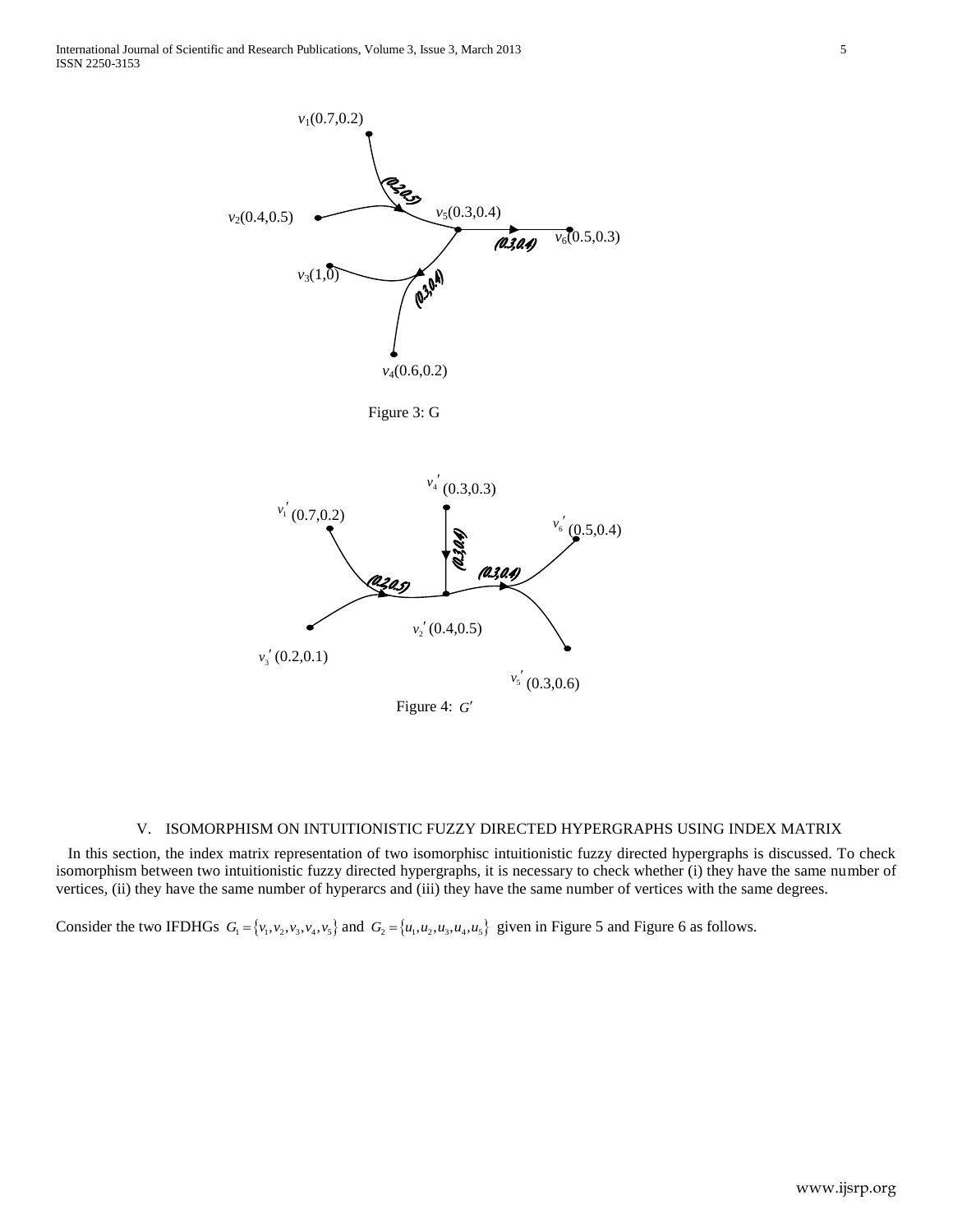



Figure 6:  $G_2$ 

The Index matrix of  $G_1$  is  $G_1 = \begin{bmatrix} V_1, \mu_{ij}, \gamma_{ij} \end{bmatrix}$  where  $V_1 = \begin{bmatrix} v_1, v_2, v_3, v_4, v_5 \end{bmatrix}$  and<br> $\begin{bmatrix} v_1 & v_2 & v_3 & v_4 & v_5 \end{bmatrix}$ 

|                                                                                                                                                                                                                                                                                                                                                                                                                                                                                                                                 | $v_1$ | $v_2$                                                                                                                                             | $v_3$ $v_4$ |  |
|---------------------------------------------------------------------------------------------------------------------------------------------------------------------------------------------------------------------------------------------------------------------------------------------------------------------------------------------------------------------------------------------------------------------------------------------------------------------------------------------------------------------------------|-------|---------------------------------------------------------------------------------------------------------------------------------------------------|-------------|--|
| $\left\langle \mu_{ij} \gamma_{ij} \right\rangle = \frac{v_2}{v_3} \begin{pmatrix} \langle 0,1 \rangle & \langle 0,1 \rangle & \langle 0,1 \rangle & \langle 0,1 \rangle & \langle 0,1 \rangle \ \langle 0,1 \rangle & \langle 0,2,0.7 \rangle & \langle 0,1 \rangle & \langle 0,1 \rangle & \langle 0,1 \rangle \ v_4 & \langle 0,1 \rangle & \langle 0.2,0.7 \rangle & \langle 0,1 \rangle & \langle 0,1 \rangle & \langle 0,1 \rangle \ v_5 & \langle 0,1 \rangle & \langle 0.5,0.4 \rangle & \langle 0,1 \rangle & \langle$ |       | $v_1 \big  \langle 0,1 \rangle \quad \langle 0,1 \rangle \quad \langle 0,1 \rangle \quad \langle 0.2, 0.7 \rangle \quad \langle 0.2, 0.7 \rangle$ |             |  |
|                                                                                                                                                                                                                                                                                                                                                                                                                                                                                                                                 |       |                                                                                                                                                   |             |  |
|                                                                                                                                                                                                                                                                                                                                                                                                                                                                                                                                 |       |                                                                                                                                                   |             |  |
|                                                                                                                                                                                                                                                                                                                                                                                                                                                                                                                                 |       |                                                                                                                                                   |             |  |
|                                                                                                                                                                                                                                                                                                                                                                                                                                                                                                                                 |       |                                                                                                                                                   |             |  |

The Index matrix of  $G_2$  is  $G_2 = \begin{bmatrix} V_2, \mu_{ij}, \gamma_{ij} \end{bmatrix}$  where  $V_2 = \{u_1, u_2, u_3, u_4, u_5\}$  and<br> $u_1 = \begin{bmatrix} u_1 & u_2 & u_3 & u_4 & u_5 \end{bmatrix}$ 

|                                                                                                                                                                                               | $u_1$                                     |                                                               |                       | $u_3$ $u_4$ $u_5$                                                 |                       |
|-----------------------------------------------------------------------------------------------------------------------------------------------------------------------------------------------|-------------------------------------------|---------------------------------------------------------------|-----------------------|-------------------------------------------------------------------|-----------------------|
| $\left\langle \mu_{ij}, \gamma_{ij} \right\rangle = \frac{u_2}{u_3} \begin{vmatrix} \langle 0,1 \rangle & \langle 0,1 \rangle \\ \langle 0,1 \rangle & \langle 0.5,0.4 \rangle \end{vmatrix}$ | $\overline{u_1} \mid \langle 0,1 \rangle$ | $\langle 0,1 \rangle$                                         |                       | $(0.2, 0.7)$ $(0.2, 0.7)$ $(0,1)$                                 |                       |
|                                                                                                                                                                                               |                                           |                                                               |                       | $\langle 0,1 \rangle$ $\langle 0,1 \rangle$ $\langle 0,1 \rangle$ |                       |
|                                                                                                                                                                                               |                                           |                                                               | $\langle 0,1 \rangle$ | $\langle 0,1 \rangle \qquad \langle 0,1 \rangle$                  |                       |
|                                                                                                                                                                                               |                                           | $u_4 \mid \langle 0,1 \rangle \quad \langle 0.2, 0.7 \rangle$ | $\langle 0,1 \rangle$ | $\langle 0,1\rangle$                                              | $\langle 0,1 \rangle$ |
|                                                                                                                                                                                               |                                           | $u_5 \mid \langle 0,1 \rangle \quad \langle 0.2, 0.7 \rangle$ | $\langle 0,1 \rangle$ | $\langle 0,1 \rangle$ $\langle 0,1 \rangle$                       |                       |

Therefore, the degrees of vertices are calculated and displayed as follows: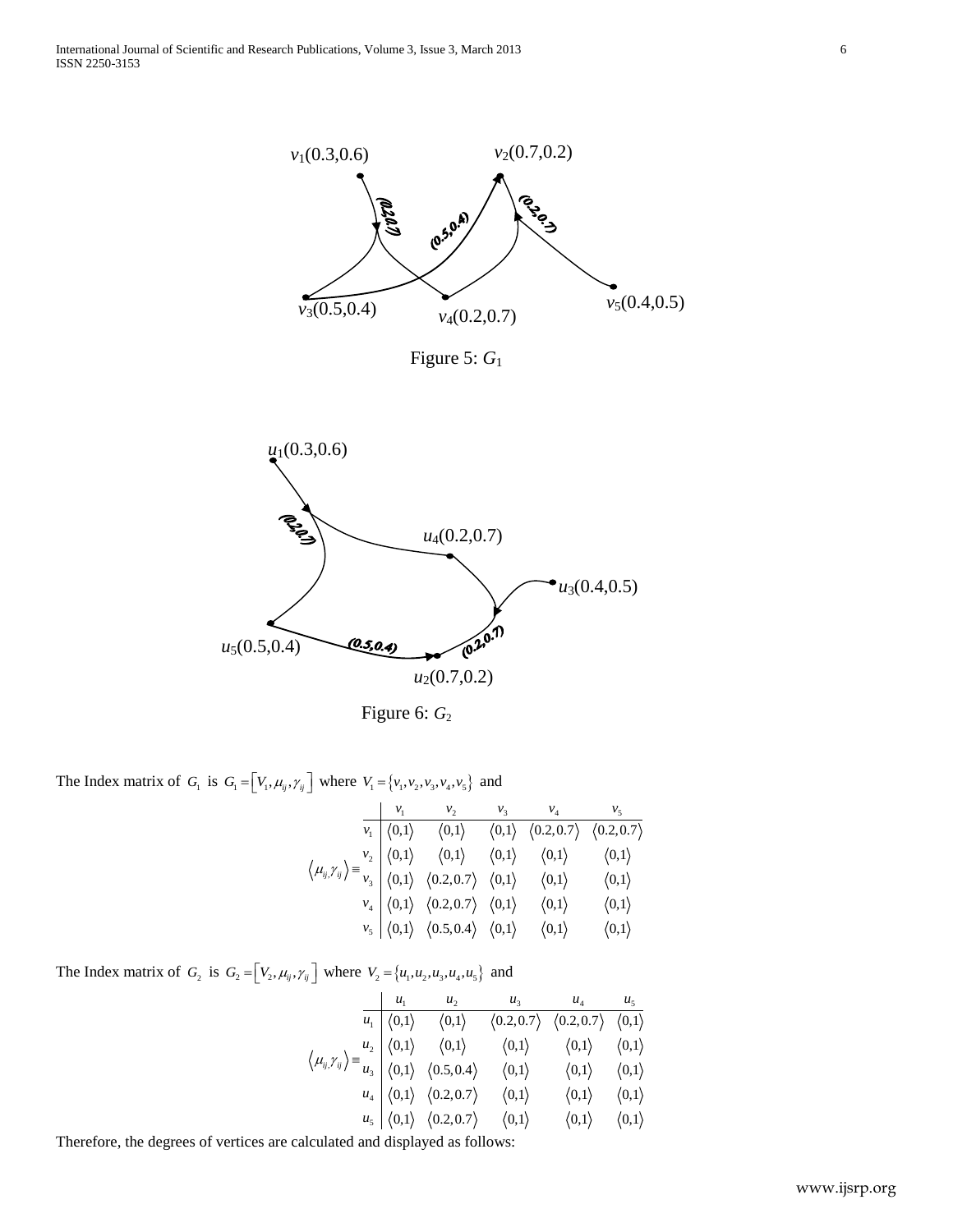|                   | $d_{H}^{-}(u_{1})=0$ , $d_{H}^{+}(u_{1})=1$ ; $d_{H}(u_{1})=(0,1)$                                                                                                                                                                                                                                         |  |                                                                                                                                                                                   |
|-------------------|------------------------------------------------------------------------------------------------------------------------------------------------------------------------------------------------------------------------------------------------------------------------------------------------------------|--|-----------------------------------------------------------------------------------------------------------------------------------------------------------------------------------|
|                   | $d_{H}^{-}(u_{2})=2, d_{H}^{+}(u_{2})=0; d_{H}(u_{2})=(2,0)$                                                                                                                                                                                                                                               |  |                                                                                                                                                                                   |
|                   | $dH-(u3) = 0$ , $dH+(u3) = 1$ ; $dH(u3) = (0,1)$                                                                                                                                                                                                                                                           |  |                                                                                                                                                                                   |
|                   | $d_{H}^{-}(u_{4})=1, d_{H}^{+}(u_{4})=1; d_{H}(u_{4})=(1,1)$                                                                                                                                                                                                                                               |  |                                                                                                                                                                                   |
|                   | $d_{H}^{-}(u_{5})=1, d_{H}^{+}(u_{5})=1; d_{H}(u_{5})=(1,1)$                                                                                                                                                                                                                                               |  |                                                                                                                                                                                   |
|                   | $d_{H}^{-}(v_{1})=0, d_{H}^{+}(v_{1})=1; d_{H}(v_{1})=(0,1)$                                                                                                                                                                                                                                               |  |                                                                                                                                                                                   |
|                   | $dH-(v2) = 2$ , $dH+(v2) = 0$ ; $dH(v2) = (2,0)$                                                                                                                                                                                                                                                           |  |                                                                                                                                                                                   |
|                   | $d_H^-(v_3) = 1$ , $d_H^+(v_3) = 1$ ; $d_H(v_3) = (1,1)$                                                                                                                                                                                                                                                   |  |                                                                                                                                                                                   |
|                   | $d_{H}^{-}(v_{4})=1, d_{H}^{+}(v_{4})=1; d_{H}(v_{4})=(1,1)$                                                                                                                                                                                                                                               |  |                                                                                                                                                                                   |
|                   | $d_{H}^{-}(v_{5})=0, d_{H}^{+}(v_{5})=1; d_{H}(v_{5})=(0,1)$                                                                                                                                                                                                                                               |  |                                                                                                                                                                                   |
|                   |                                                                                                                                                                                                                                                                                                            |  |                                                                                                                                                                                   |
| either            |                                                                                                                                                                                                                                                                                                            |  |                                                                                                                                                                                   |
|                   | $f(u_3) = v_1$ . Perhaps either will work.                                                                                                                                                                                                                                                                 |  |                                                                                                                                                                                   |
|                   |                                                                                                                                                                                                                                                                                                            |  |                                                                                                                                                                                   |
|                   | we must have either                                                                                                                                                                                                                                                                                        |  |                                                                                                                                                                                   |
| id $f(u_5) = v_3$ |                                                                                                                                                                                                                                                                                                            |  |                                                                                                                                                                                   |
|                   |                                                                                                                                                                                                                                                                                                            |  | e above cases to get the map $1 \rightarrow 1$ ; $3 \rightarrow 5$ ; $2 \rightarrow 2$ ; $4 \rightarrow 3$ ; $5 \rightarrow 4$ permute the rows and                               |
|                   |                                                                                                                                                                                                                                                                                                            |  | hap to see if we get the index matrix of $G_2$ . Otherwise, change the labels of the graph                                                                                        |
|                   |                                                                                                                                                                                                                                                                                                            |  |                                                                                                                                                                                   |
|                   |                                                                                                                                                                                                                                                                                                            |  | late the index matrix. Therefore, the new index matrix of $G_2^*$ (after labeling of $G_2$ )                                                                                      |
|                   |                                                                                                                                                                                                                                                                                                            |  |                                                                                                                                                                                   |
|                   | $\begin{array}{c ccccc} & u_1 & u_2 & u_3 & u_4 & u_5 \\ \hline u_1 & \langle 0,1\rangle & \langle 0,1\rangle & \langle 0,1\rangle & \langle 0,2,0.7\rangle & \langle 0,1\rangle \end{array}$                                                                                                              |  |                                                                                                                                                                                   |
|                   |                                                                                                                                                                                                                                                                                                            |  |                                                                                                                                                                                   |
|                   | $\left\langle \right\rangle \equiv \frac{u_{2}}{u_{3}}\, \left\vert \begin{array}{ccc} \langle 0,1\rangle & \langle 0,1\rangle & \langle 0,1\rangle & \langle 0,1\rangle \ \langle 0,1\rangle & \langle 0,2,0.7\rangle & \langle 0,1\rangle & \langle 0,1\rangle & \langle 0,1\rangle \end{array} \right.$ |  |                                                                                                                                                                                   |
|                   | $u_4 \begin{pmatrix} 0.1 \end{pmatrix}$ $\langle 0.2, 0.7 \rangle$ $\langle 0.1 \rangle$ $\langle 0.1 \rangle$ $\langle 0.1 \rangle$                                                                                                                                                                       |  |                                                                                                                                                                                   |
|                   | $u_5 \vert \langle 0,1 \rangle \vert \langle 0.5, 0.4 \rangle \vert \langle 0,1 \rangle \vert \langle 0,1 \rangle \vert \langle 0,1 \rangle$                                                                                                                                                               |  |                                                                                                                                                                                   |
|                   |                                                                                                                                                                                                                                                                                                            |  |                                                                                                                                                                                   |
|                   |                                                                                                                                                                                                                                                                                                            |  |                                                                                                                                                                                   |
|                   |                                                                                                                                                                                                                                                                                                            |  |                                                                                                                                                                                   |
|                   | <b>CONCLUSION</b><br>VI.                                                                                                                                                                                                                                                                                   |  |                                                                                                                                                                                   |
|                   |                                                                                                                                                                                                                                                                                                            |  | it problem of graph theory. It provides a bijective correspondence which preserve                                                                                                 |
|                   |                                                                                                                                                                                                                                                                                                            |  | aphs. In this paper, an attempt has been made to define an isomorphism between two                                                                                                |
|                   |                                                                                                                                                                                                                                                                                                            |  | f cartesian products of two IFSs over the same universe are defined. Also intuitionistic<br>esian products, in addition to the index matrix representation of isomorphism between |
|                   |                                                                                                                                                                                                                                                                                                            |  |                                                                                                                                                                                   |
|                   |                                                                                                                                                                                                                                                                                                            |  |                                                                                                                                                                                   |
|                   | <b>ACKNOWLEDGMENT</b>                                                                                                                                                                                                                                                                                      |  |                                                                                                                                                                                   |
|                   |                                                                                                                                                                                                                                                                                                            |  | would like to thank the Department of Science and Technology, NewDelhi, India and<br>Ilgaria, for their financial support to the Bilateral Scientific Cooperation Research        |
|                   |                                                                                                                                                                                                                                                                                                            |  |                                                                                                                                                                                   |
|                   |                                                                                                                                                                                                                                                                                                            |  |                                                                                                                                                                                   |
|                   | <b>REFERENCES</b>                                                                                                                                                                                                                                                                                          |  |                                                                                                                                                                                   |
|                   |                                                                                                                                                                                                                                                                                                            |  |                                                                                                                                                                                   |
|                   |                                                                                                                                                                                                                                                                                                            |  | cations (L.A. Zadeh, K.S. Fu, M.Shimura, Eds), Academic press, New York, 1975, pp. 77-95                                                                                          |
|                   |                                                                                                                                                                                                                                                                                                            |  | <i>pergraphs and applications, Discrete Applied Mathematics, 40, 1993, pp. 177-201.</i>                                                                                           |
|                   |                                                                                                                                                                                                                                                                                                            |  |                                                                                                                                                                                   |
|                   |                                                                                                                                                                                                                                                                                                            |  | www.ijsrp.org                                                                                                                                                                     |

 $d_{H}(u_1) = d_{H}(u_3) = d_{H}(v_1) = d_{H}(v_5)$ , we must have either

(i)  $f(u_1) = v_1$  and  $f(u_3) = v_5$  or (ii)  $f(u_1) = v_5$  and  $f(u_3) = v_1$ . Perhaps either will work.  $d_H(u_2) = d_H(v_2)$ . So  $f(u_2) = v_2$ 

Finally, since  $d_H(u_4) = d_H(u_5) = d_H(v_3) = d_H(v_4)$ , we must have either

(i)  $f(u_4) = v_3$  and  $f(u_5) = v_4$  or (ii)  $f(u_4) = v_4$  and  $f(u_5) = v_3$ 

The relabeling is done by using (i) in each of the above cases to get the map  $1 \rightarrow 1$ ;  $3 \rightarrow 5$ ;  $2 \rightarrow 2$ ;  $4 \rightarrow 3$ ;  $5 \rightarrow 4$  permute the rows and coloumns of the index matrix of  $G_1$  using this map to see if we get the index matrix of  $G_2$ . Otherwise, change the labels of the graph  $G_2$  to produce the graph  $G_2^*$ 

according to the above permutation and recalculate the index matrix. Therefore, the new index matrix of  $G_2^*$  (after labeling of  $G_2$ ) becomes

|                                                                                                                                                                                                                                                                                                                                                                                                                                                                                                                                 |  | $u_1$ $u_2$ $u_3$ $u_4$ $u_5$                                                                                                                |  |  |
|---------------------------------------------------------------------------------------------------------------------------------------------------------------------------------------------------------------------------------------------------------------------------------------------------------------------------------------------------------------------------------------------------------------------------------------------------------------------------------------------------------------------------------|--|----------------------------------------------------------------------------------------------------------------------------------------------|--|--|
| $\left\langle \mu_{ij} \gamma_{ij} \right\rangle = \frac{u_2}{u_3} \begin{vmatrix} \langle 0,1 \rangle & \langle 0,1 \rangle & \langle 0,1 \rangle & \langle 0,1 \rangle & \langle 0,1 \rangle \ \langle 0,1 \rangle & \langle 0,2,0.7 \rangle & \langle 0,1 \rangle & \langle 0,1 \rangle & \langle 0,1 \rangle \ u_4 & \langle 0,1 \rangle & \langle 0.2,0.7 \rangle & \langle 0,1 \rangle & \langle 0,1 \rangle & \langle 0,1 \rangle \ u_5 & \langle 0,1 \rangle & \langle 0.5,0.4 \rangle & \langle 0,1 \rangle & \langle$ |  | $u_1 \big  \langle 0,1 \rangle \quad \langle 0,1 \rangle \quad \langle 0,1 \rangle \quad \langle 0.2, 0.7 \rangle \quad \langle 0,1 \rangle$ |  |  |
|                                                                                                                                                                                                                                                                                                                                                                                                                                                                                                                                 |  |                                                                                                                                              |  |  |
|                                                                                                                                                                                                                                                                                                                                                                                                                                                                                                                                 |  |                                                                                                                                              |  |  |
|                                                                                                                                                                                                                                                                                                                                                                                                                                                                                                                                 |  |                                                                                                                                              |  |  |
|                                                                                                                                                                                                                                                                                                                                                                                                                                                                                                                                 |  |                                                                                                                                              |  |  |

Which is same as  $G_1$ . Hence,  $G_1 \cong G_2$ 

### VI. CONCLUSION

 A graph isomorphism search is an important problem of graph theory. It provides a bijective correspondence which preserve adjacent relation between vertex sets of two graphs. In this paper, an attempt has been made to define an isomorphism between two intuitionistic fuzzy hypergraphs. For, six types of cartesian products of two IFSs over the same universe are defined. Also intuitionistic fuzzy directed hypergraph is defined using cartesian products, in addition to the index matrix representation of isomorphism between two IFDHGs.

#### ACKNOWLEDGMENT

 The authors R. Parvathi and K.T.Atanassov would like to thank the Department of Science and Technology, NewDelhi, India and Ministry of Education and Science, Sofia, Bulgaria, for their financial support to the Bilateral Scientific Cooperation Research Programme INT/Bulgaria/B-2/08 and BIn-02-09.

#### **REFERENCES**

[1] A.Rosenfeld, *Fuzzy graphs, Fuzzy sets and their applications* (L.A. Zadeh, K.S. Fu, M.Shimura,Eds),Academic press, New York, 1975, pp. 77-95

[2] G.Gallo, G.Longo, S.Nguyen, S.Pallottino, *Directed hypergraphs and applications*, Discrete Applied Mathematics, 40, 1993, pp. 177- 201.